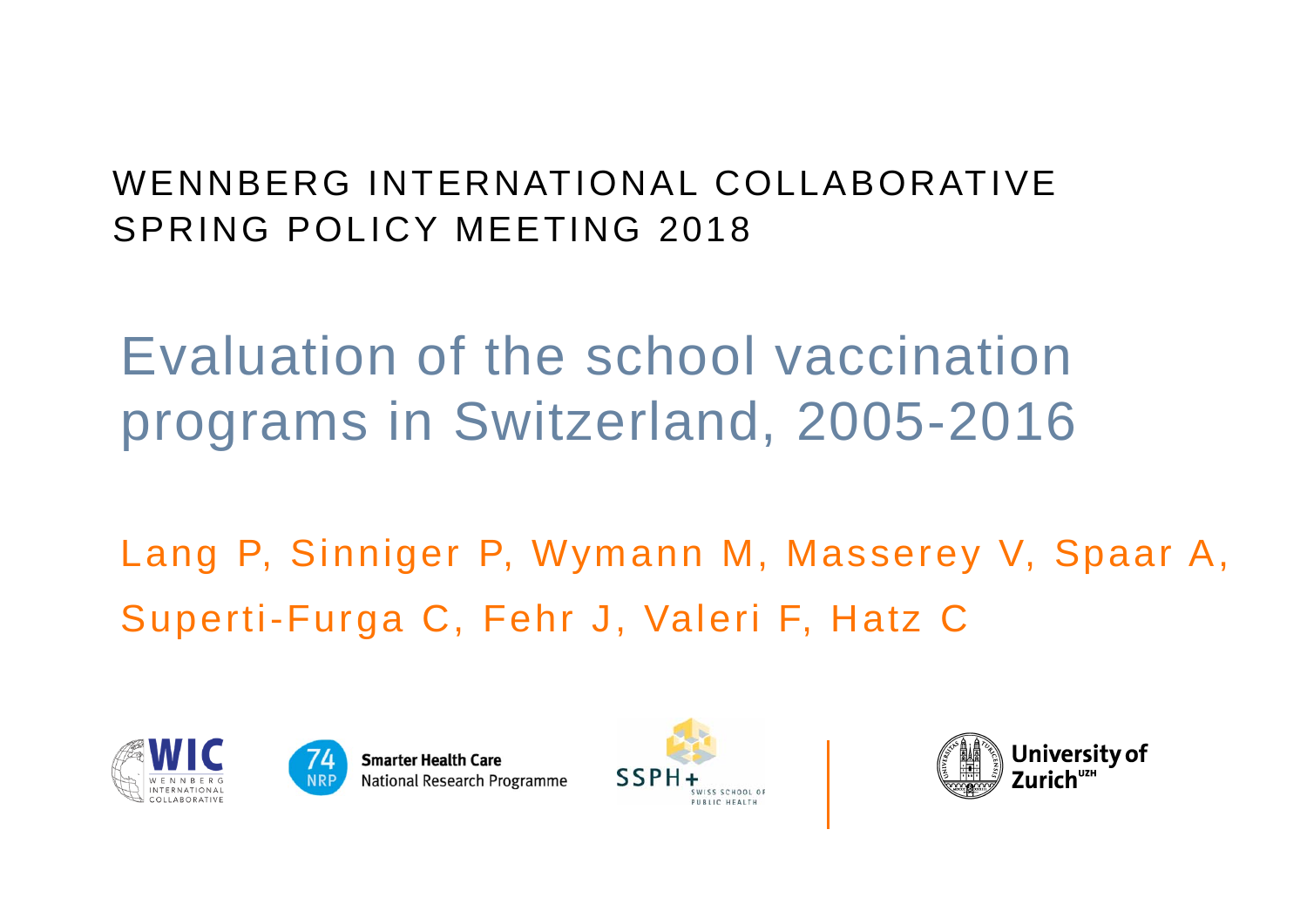# **Methodology**

• A questionnaire was sent to all 26 cantons. The Internet and personal contacts were used to supplement missing information.

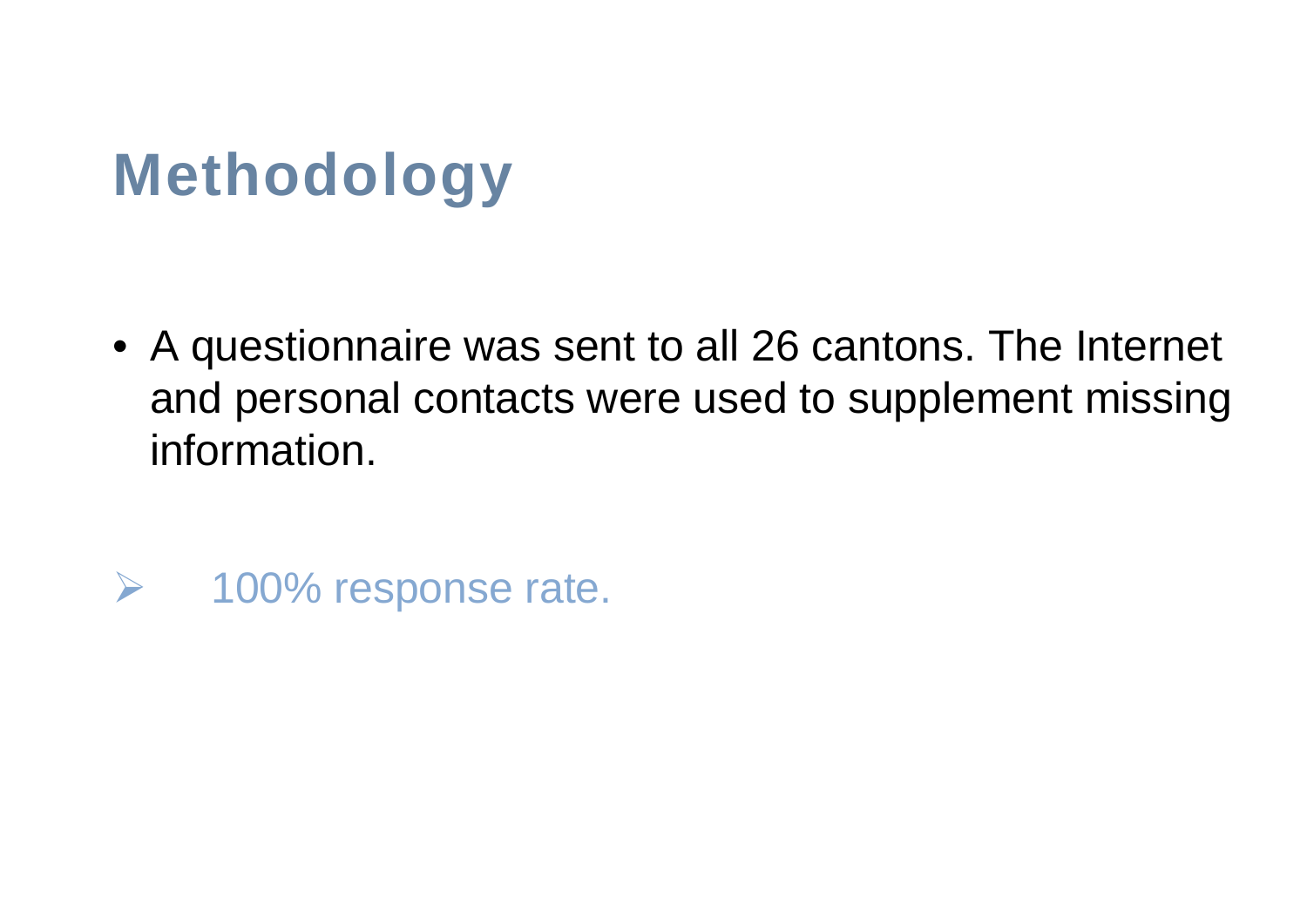### Is there <sup>a</sup> school vaccination program in your canton?

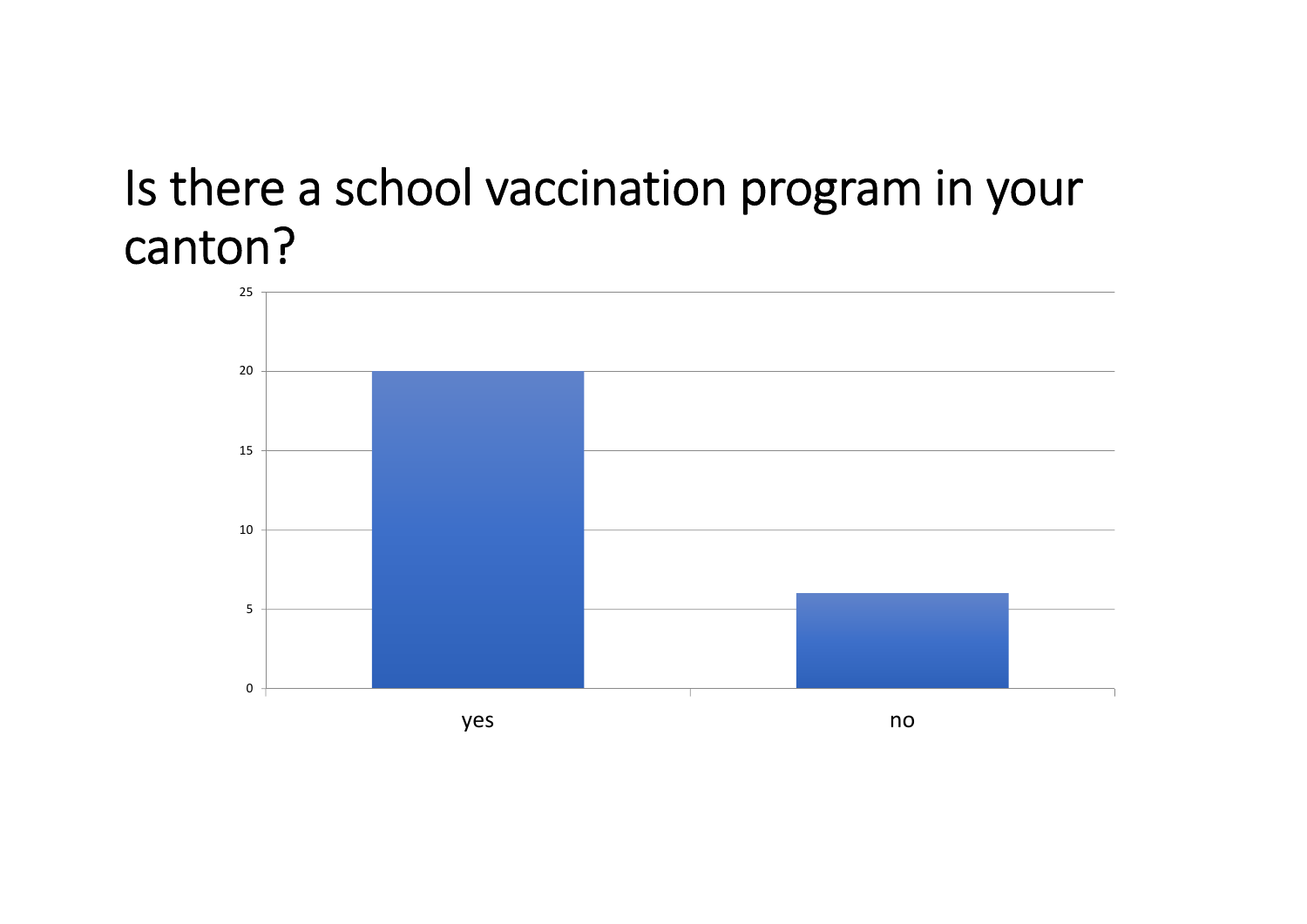#### Which vaccinations are provided in the school vaccination programs?

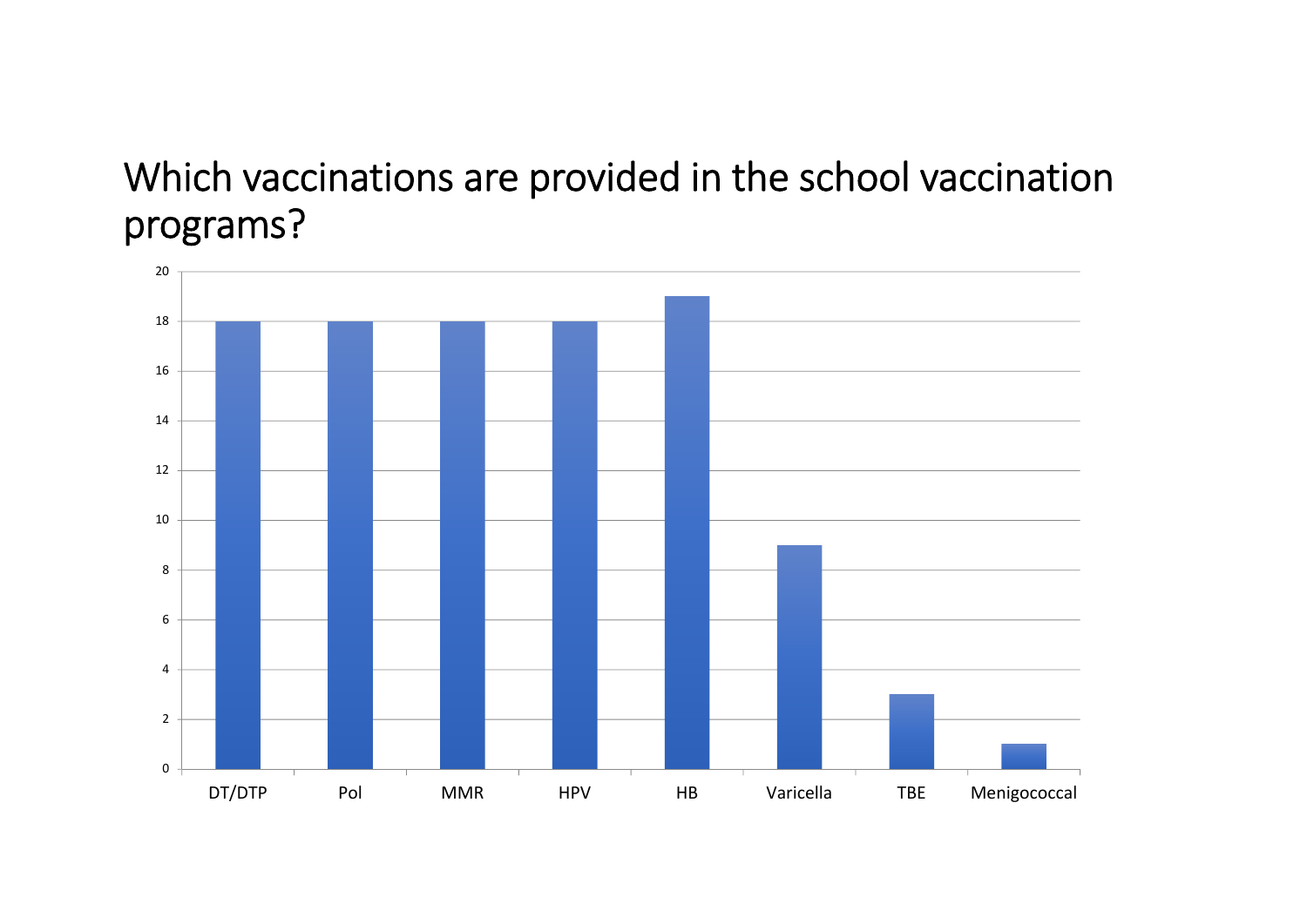### Which health care professionals are employed in the schools?

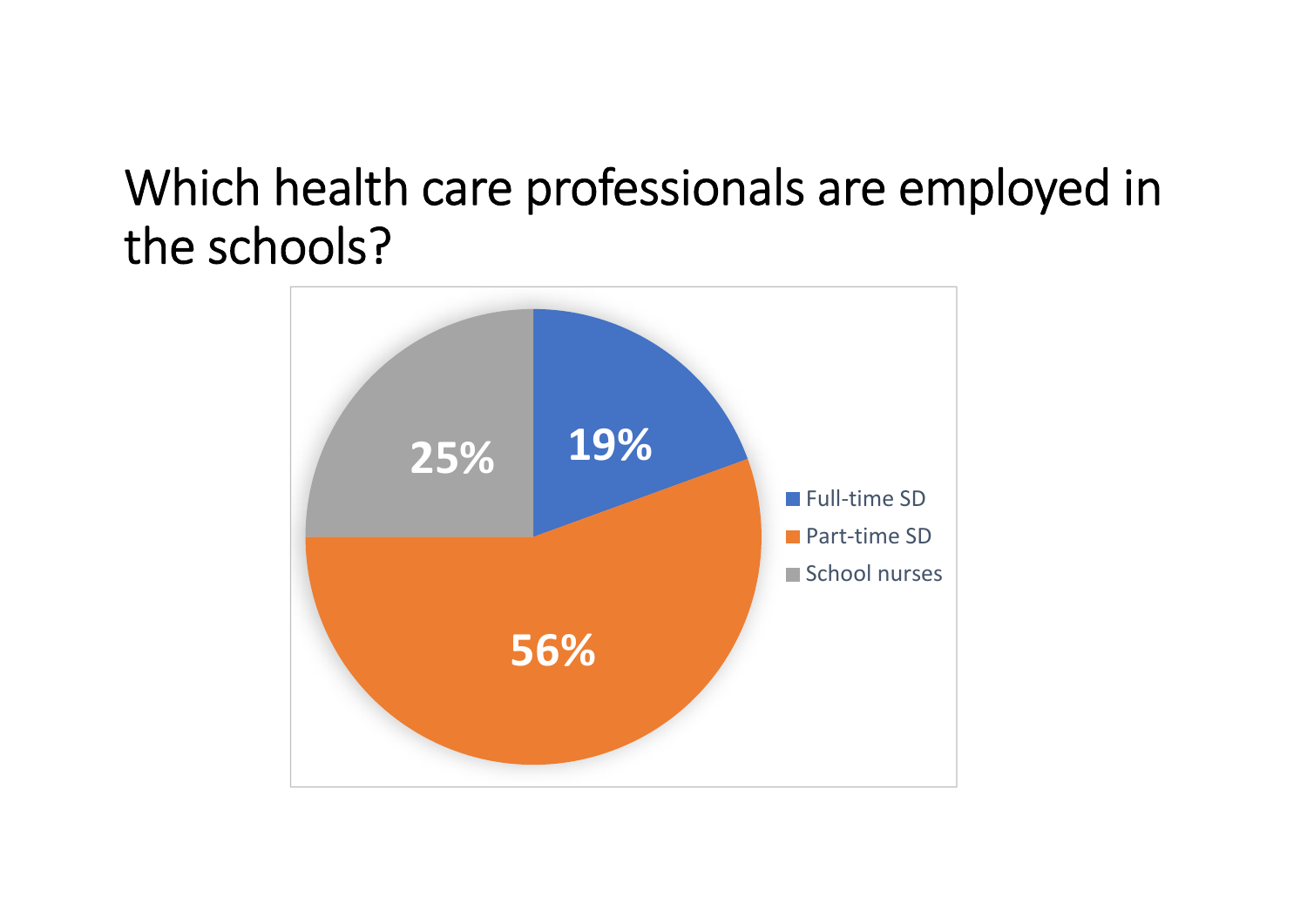#### Use of school or other cantonally employed nurses for vaccination status check ‐up

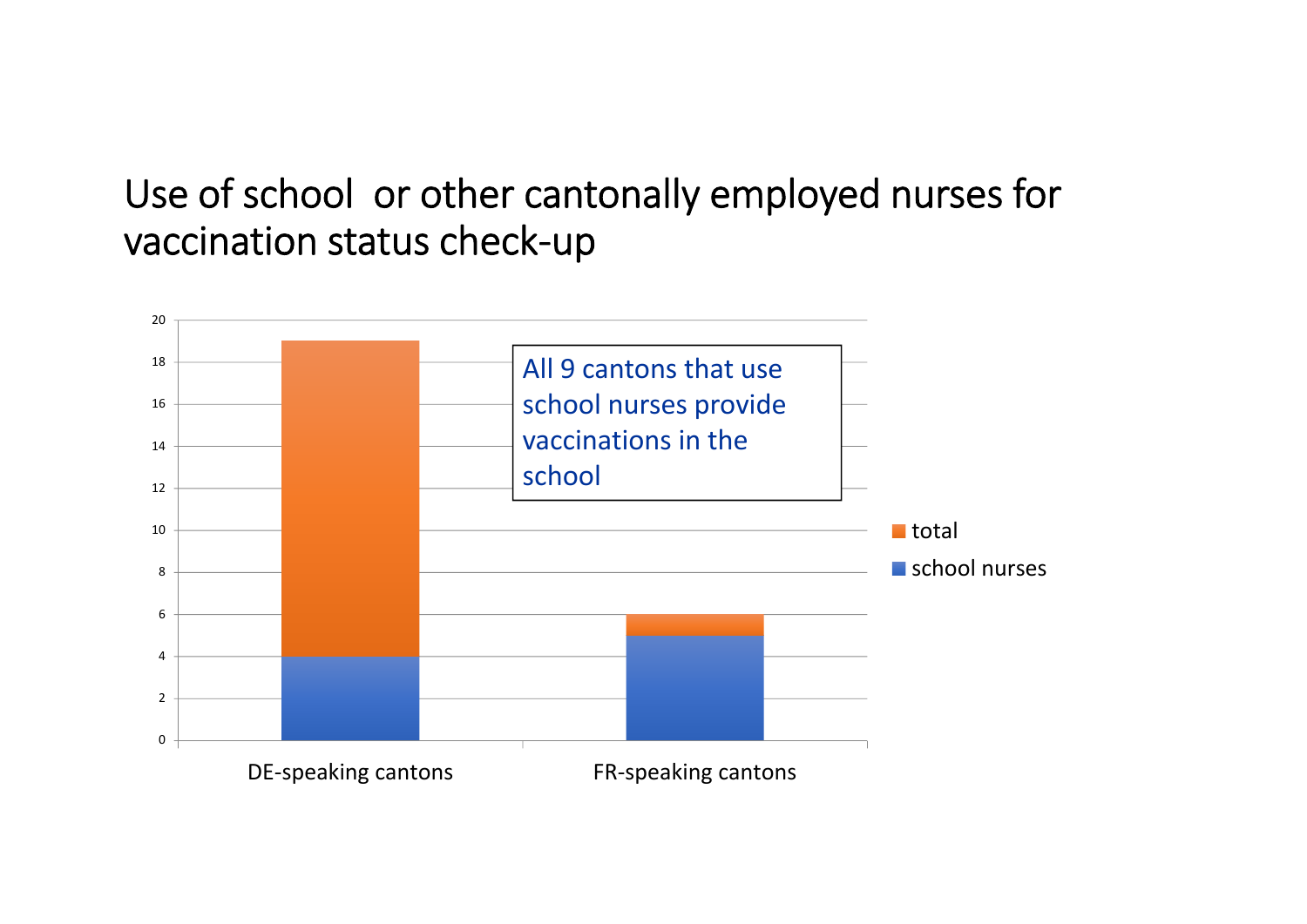### When are the vaccination status check ‐ups in the schools?

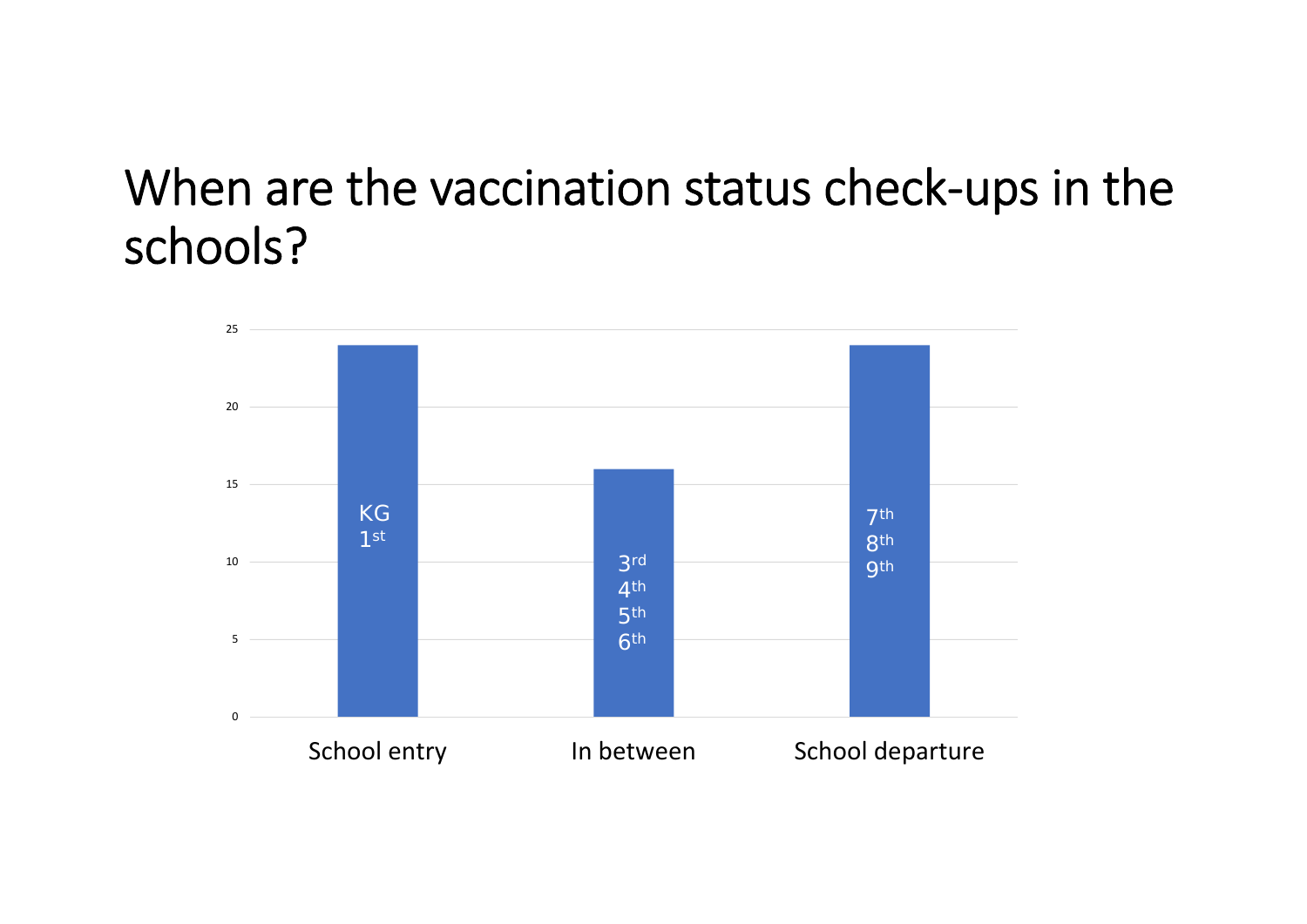#### Multivariable logistic regression with being UTD for measles vaccination at 2 doses for the  $8Y+16Y$ , 2005-2016 (n= 61,643)

| (surveyperiod, linguistic region,<br>Variable<br>nationality, sex, age group) | Nr of<br>cantons | Nr of<br>children | <b>Distrib</b><br>$(\%)$ | Odds ratio<br>$(95% \text{ Cl})$ | p-value |
|-------------------------------------------------------------------------------|------------------|-------------------|--------------------------|----------------------------------|---------|
| school vaccination program                                                    |                  |                   |                          |                                  |         |
| does not vaccinate* / does not have nurse                                     | 11               | 19,856            | 32.2                     | Ref.                             |         |
| does not vaccinate*/ has nurse                                                | $\mathbf{1}$     | 909               | 1.5                      | $2.29(1.18 - 4.43)$              | 0.014   |
| vaccinates*/does not have nurse                                               | 6                | 7,519             | 12.2                     | $1.04(0.89 - 1.22)$              | 0.631   |
| vaccinates*/ has nurse                                                        | 11               | 24,147            | 39.2                     | $1.24(1.07 - 1.44)$              | 0.005   |
| unclear of vaccin. procedure*/ does not have nurse                            | 4                | 7,966             | 12.9                     | $1.14(0.98 - 1.32)$              | 0.094   |
| no school program/ does not have nurse                                        | $\mathbf{1}$     | 1,246             | 2.0                      | $0.62(0.33 - 1.14)$              | 0.121   |

\*whether vaccination is provided in the school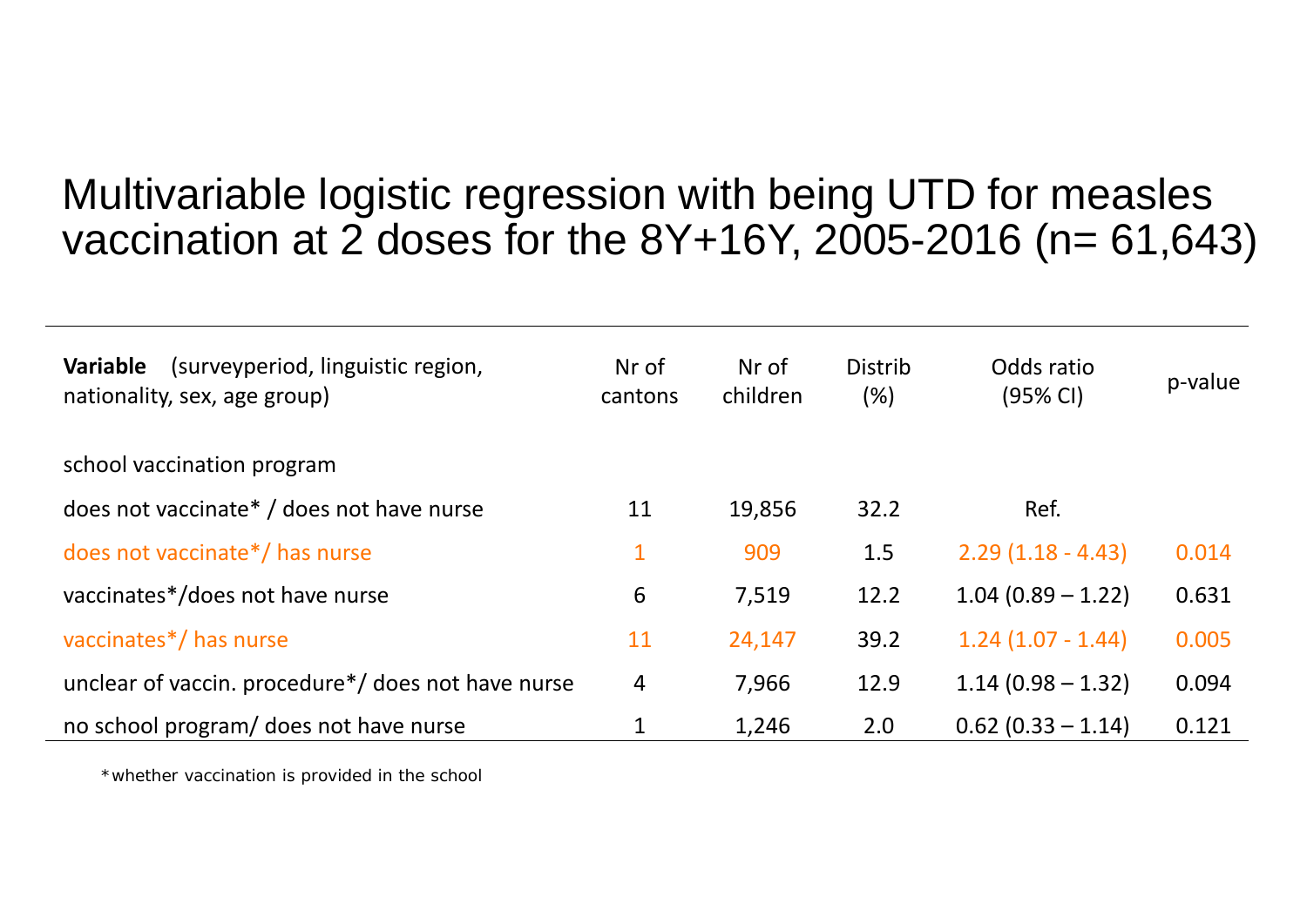## Conclusion

- There are 26 different school vaccination policies in Switzerland.
- Having a cantonal school vaccination program allows adopting policies that meet their individual needs. However, more uniform vaccination programs would allow for better coordination and implementation of national public health strategies.